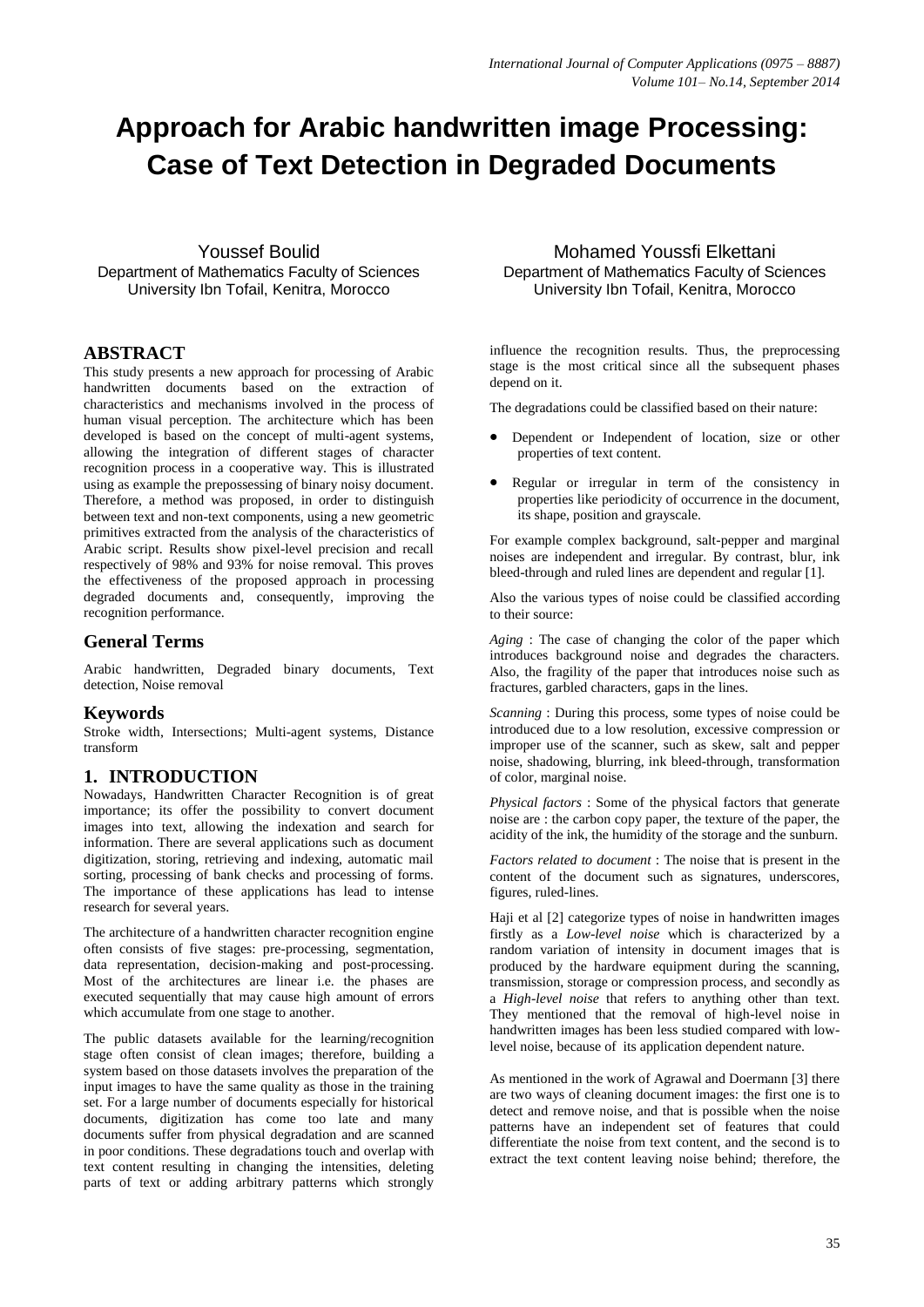contextual information and a priori knowledge about the text are required.

The paper is organized as follows : The second section invokes some related works. In section 3 and 4 we outline respectively the proposed method and the architecture for text detection and noise removal. This is followed by evaluation in section 5, and finally, a conclusion and discussion about the future work.

# **2. RELATED WORKS**

Several methods have been proposed in the literature for noise suppression in the case of binary handwritten documents :

Haji et al [2] have proposed an unsupervised learning approach for noise removal from handwritten images. They formulate noise removal and recognition as a single optimization problem involving latent variables, where the optimization criterion is the recognition score for the input image after noise removal. The values of the latent variable are estimated using an Expectation Maximization Algorithm. Improving the initial guesses for latent variables lead to speed up the convergence time. So given the prior knowledge about noise is available, a method based on Fuzzy Logic is used to incorporate prior knowledge into the optimization process. For this purpose, two classes of noise patterns (the impulsive noise and background lines) were chosen due to their nature that can be easily described by linguistic rules. Then, a set of geometric proprieties are incorporated in the Fuzzy inference system.

The work of Agrawal and Doermann [3] treats of binary images with type of noises that are similar in the size to the diacritics (secondary component) and near the text component under the name of "stroke like pattern noise (SPN)". Based on the characteristics of the text, the components of the image are classified as Prominent Text Components (PTC) if they can be identified without using neighborhood context, and non Prominent Text Components (non-PTC) that require neighborhood context. After labeling the components into PTC and other (included non-PTC and noise), a set of textual features are extracted in order to be used in a supervised classification algorithm using SVM with Radial Basis Function (RBF) kernel. After classification, the results are sent to a second stage to filter out the non-PTC components, for that, the width of the strokes and the property of cohesion (using distance transform on the background) are computed for each component and sent to K-means clustering method, and, finally, a verification step is performed to liberate the text components that are misclassified.

An algorithm was introduced in [4] for detection and suppression of the clutter noise attached to text from binary document images. Based on the assumption that the clutter noise is bigger than twice text maximum stroke width, distance transform is applied both for detection and suppression of noise in an iterative way. In the first stage all the foreground pixels are thinned to half maximum distance, resulting in an image with only the clutter components. Then, a set of features is extracted from this image in order to use them with a Support Vector Machine (SVM) classifier to decide whether the image contains clutter components or not. The second phase is to remove the attached clutter noise while keeping the text components. The main idea is to regenerate only the clutter component from the half-residual core obtained in the previous stage. For this reason, the distance transform from clutter boundary is computed for each connected component with clutter noise. The number of steps required (pixels with the same distance) for the regeneration

change rapidly at the edge of the component. This distance (number of steps) is used to remove all pixels under it, and thus results in removing only clutter pixels.

The paper in [5] presents a set of binary image enhancement algorithms for clutter, salt-and-pepper and rule-lines noise. The clutter noise is removed using a multi-resolution approach. The first step is to erase the text and leave the clutter noise; the second step is to set the pixels in the original image corresponding to the marked noise (clutter), which are assigned to white. To detect salt and pepper noise, an estimation of the local connected component density is done. Then, a mathematical morphological operator and size based filter are used to remove this noise. A refined adaptive vertical runlength search (thickness of the text) is designed for removing the rule-line pixels without affecting text pixels. If a vertical run is entirely covered within a re-constructed rule line, the run is removed from the original document image. If a vertical run is longer than the width of a rule-line, the run is retained.

The contribution in this paper is composed of two parts: the first concern is the development of a preprocessing method for handwritten text detection in degraded documents based on extraction of specific characteristics of Arabic script, and the second is the integration of the proposed method in a new global architecture for Arabic handwriting recognition in order to simulate the process of human reading.

#### **3. PROPOSED METHOD**

We assume the input images to be a binary images of full Arabic text handwritten pages.

Most of algorithms for noise removal in the state of the art deals with one type of noise. They try to detect and process each kind of noise independently from the others in a sequential manner, which would be difficult and expensive if we want to build a complete system for noise processing.

Given the variability of noise types found in historical manuscripts, it is appropriate to deal with this kind of documents by extracting the text content while ignoring the noise and that which is done during the reading process. We studied some characteristics of Arabic script and found that the notion of intersections in strokes allows to distinguish text and non-text components.

In fact, the Arabic script is cursive (the letters are connected), letters may consist of lines, curves and loops, and can be connected horizontally. These connected points often represent intersections.

For instance, intersections in a written word are usually located on the baseline (a virtual line on which semi cursive or cursive text are aligned/joined [6]), and are dispersed in the form of group of pixels and represent a lower portion compared to the area of the word. By contrast, in arbitrary noisy patterns the amount of intersections is expected to be much higher.

In the following lines, the notion of intersections and how it is calculated, the proposed algorithms for text stroke extraction, text stroke width estimation, text height and width estimation are described.

## **3.1 Notion of intersection**

For each black pixel in a Connected Component (CC), continuous elongations in the 8-directions from its neighbors are detected, i.e. window of fixed height and width (Fig 1-a), and the number of these elongations, if they exist, are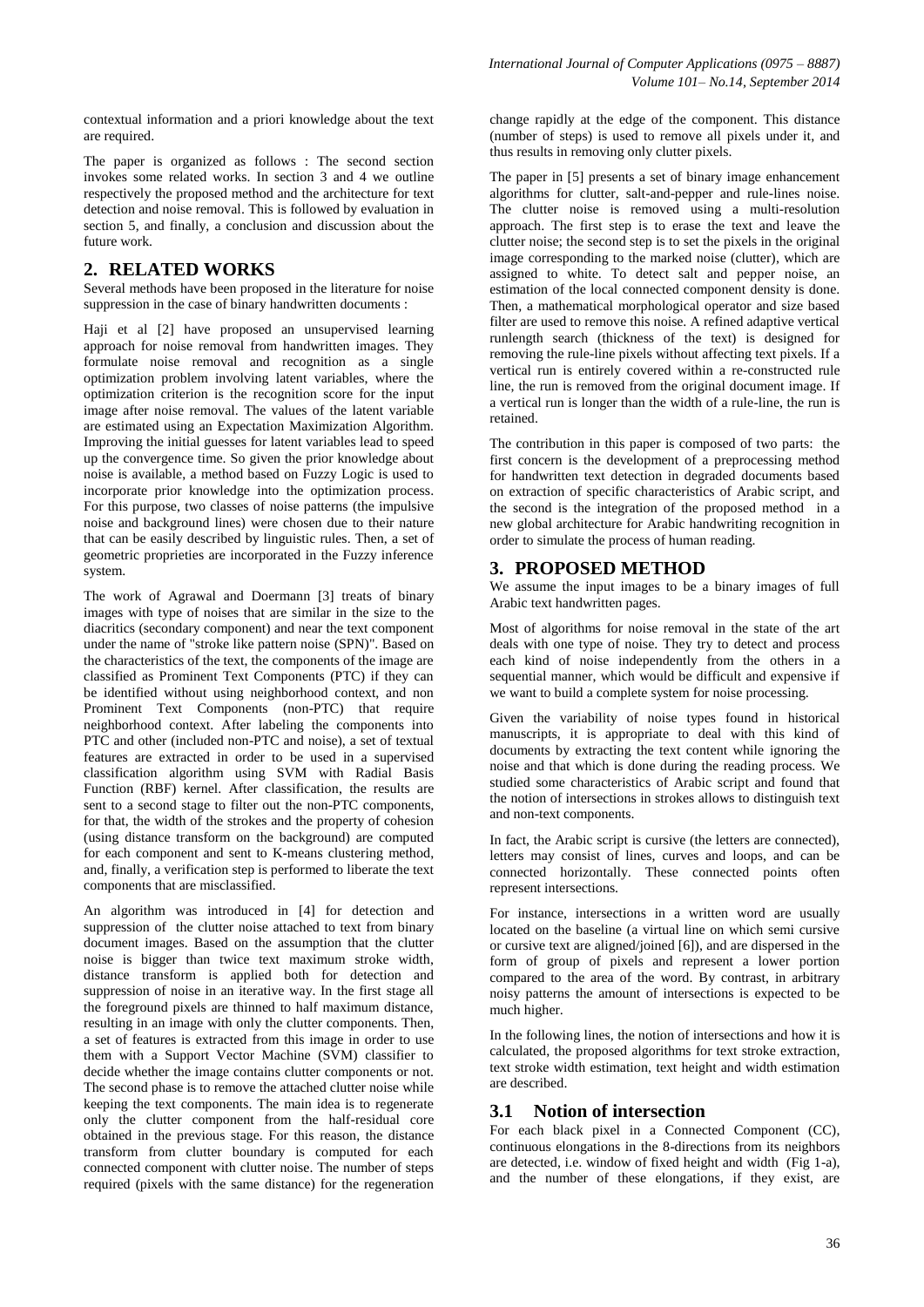counted. The maximum number would be 8 if the pixel is located in the middle of a filled window.



**Fig 1 : Notion of intersection. (a) The 8-directions in the neighbourhood of the centred black pixel, represent the elongations, (b) for the pixel on the top left the number of elongations is equal to 3, while for the pixel in the middle, the number of elongations is equal to 7**

One of the characteristics of the Arabic script is that the text strokes contain lower amount of intersections. So as to count the number of intersections in text, the height of the elongations is estimated as the average text stroke width. We do not know the actual width of the text stroke but rather we estimate it.

Therefore, there are three types of pixels:

- Pixels having zero elongations, which are called isolated pixels (correspond to diacritics or salt and pepper noise).
- Pixels having one or two elongations, which represent text pixels.
- Pixels having more than two elongations, which correspond to intersections pixels.

Finally counting the percentage of each type of pixels in the CC in order to decide whether this is a noisy component or not (Fig 2).



**Fig 2 : Locations of intersections (gray dots). The percentage of intersections in text stroke (a) is less than that in the noisy pattern (b), 16% of intersections against 60% respectively for text and noise**

#### **3.2 Text extraction**

To efficiently calculate the average text stroke width (thickness) and the average text height and width, the text components in the document have to be located. To achieve this, "K-means" method [7] is used and the diameter of a circle with the same area as the region of the CC is taken as criterion. The number of classes is chosen to be equal to three, which allows to group the components in three classes: class having diacritics, class containing text and class representing large components.

$$
Diameter = \sqrt{\frac{4*area}{\pi}} \qquad (1)
$$

To locate the class having text component. For each class, the sum of the areas of all the CCs is counted and divide by the sum of their diameters. Several tests for different images have led to the conclusion that the ratio of the text class corresponds to the median value among the three values.

#### **3.3 Average text stroke width**

To estimate the stroke width of a CC, the Euclidean Distance Transform [8] is used (a number assigned to the foreground pixel, which is the distance between this pixel and its nearest nonzero pixel, see Fig 3-b).

The Distance Transform assigns the shortest distance to every pixel of a set P from other set I as follows:

$$
Dist_{p}(X) = \min_{Y \in I} (d(X, Y)) \quad (2)
$$

Where d is the Euclidean distance defined as :

$$
d = \sqrt{(x_1 - x_2)^2 + (y_1 - y_2)^2}
$$
 (3)

From the distance transform, the pixels having maximum intensities are located using regional maxima [9] (Fig 3-c). To explain more, pixels located are those found at a half distance from the edge of the stroke. Furthermore, a list with the values from these locations is constructed, and finally the average of these distances is multiplied by two.



**Fig 3 : Illustration for calculation of the stroke width, (a) the Connected Component, (b) the Distance Transform image, (c) the result of Regional Maxima. The average stroke width is equal to 54 pixels and the size of the image is 225x225**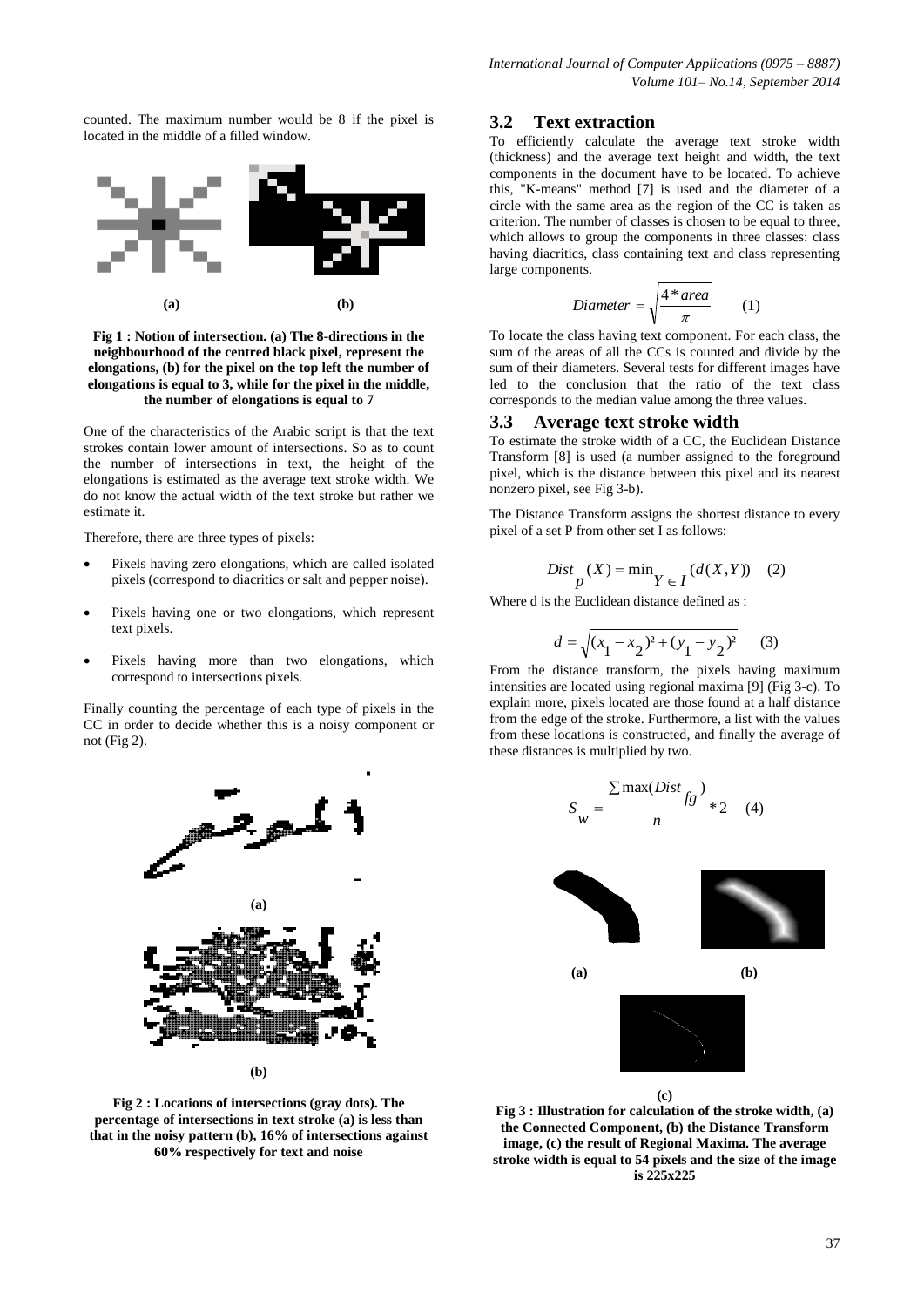Finally the average text stroke width is equal to this of the stroke width of all the components in the text class.

#### **3.4 Average text height and width**

To efficiently decompose the document image into windows, the height and width of the window that may include maximum text components have to be taken into consideration. For this purpose, the average height and width of the bounding box (the smallest rectangle containing the region) from all the CCs in the text class are extracted. Finally, the height and the width of the window are estimated as three times the average height and width of the text.

#### **4. PROPOSED ARCHITECTURE**

In a system of handwriting recognition, there are several tools that interfere in different stages according to its objectives, such us: methods and tools for noise removal, skew and slant correction, binarization, feature extraction, learning, classification, lexical verification, segmentation into lines, words, characters and so forth.

Often such tools and methods are executed in a sequential manner. If a step is not properly performed, it may cause errors that accumulate from one stage to another, and therefore, influences the final recognition result.

The objective here is to simulate the process of human reading by extracting the characteristics and mechanisms involved in this process of reading. For this, an architecture that allows to structure and integrate methods in a scalable manner and ensure the cooperation between the different phases of the recognition process is needed.

Stanislas Dehaene [10] claims that in the case of reading, three sets of brain circuits are brought into play: invariant visual recognition networks involved to identify the writing followed by the conversion of the written characters to a phonological representation and in parallel access to the lexical and to the meaning of words and sentences.

As reported in [11] we have several strategies to address the document, such as the full reading (reading word after word), the inspection (the search in a specific region of the document) and, finally, the overview (preview the document).

The first observations and facts made about the nature of human visual exploration lead to reconsider the importance of the architecture of a character recognition system.

#### **4.1 Fundamental Assumptions**

Following the analysis on the behaviours of human beings in the search of information in the case of degraded document, some assumptions underlying the proposed approach are retained:

- To detect the handwritten script, the reader, unintentionally, detects the geometrical characteristics of the text objects, such as the homogeneity of the strokes in terms of thickness, lengths, shapes, dispersions and so forth.
- The reader does not look for a specific noise to remove. He ignores the type and the nature of the noise and look for the text in the image and within the noise.
- When observing a document for the first time, the reader does not read the text line after line sequentially. Consequentially he can skip paragraphs and analyze regions in any position of the document. By doing this, he learns the style of the writing.

 Facing a very distorted word, the reader is not able to fully distinguish this word until more information is collected during the reading of other parts of handwritten document [12].

#### **4.2 Assumptions exploitation**

Here are some hypotheses drawn from the above assumptions:

- Often the writer uses the same pen to write.
- Arabic text strokes tend to have a constant width.
- Dealing with noise is the same as dealing with all non-text components.
- When reading a document, readers can skip lines to see other areas while looking in every direction, which means that they have a complete visibility of the document. This process gives them information to distinguish between text and noise, and the possibility of extracting the text from the noise. Also, the previous process allow them to know if the document is written by more than one writer.
- Readers can learn from the document itself and use the context and the relationship between words in order to conclude the right meaning.

To be able to simulate the process of human reading, an architecture is built on the concept of multi-agent system so as to easily implement algorithms based on the hypotheses listed above. Each agent is responsible for a region of the document. This allows to treat several parts of the document simultaneously and, therefore, learn from the same document since agents can communicate and exchange information with each other at different contextual levels (graphic, morphological, syntactic, lexical and semantic).

Information exchange between agents is done in a centralized manner through a central agent which has a total visibility of the document image (Fig 4).



#### **Fig 4 : Architecture of the system. Each agent (white cube) is responsible of a window thus having a local visibility, the communication between objects pass through the central agent (gray cube)**

Treatments related to the extraction of information or execution of actions are delegated from the central agent to the simple agents in order to be executed simultaneously.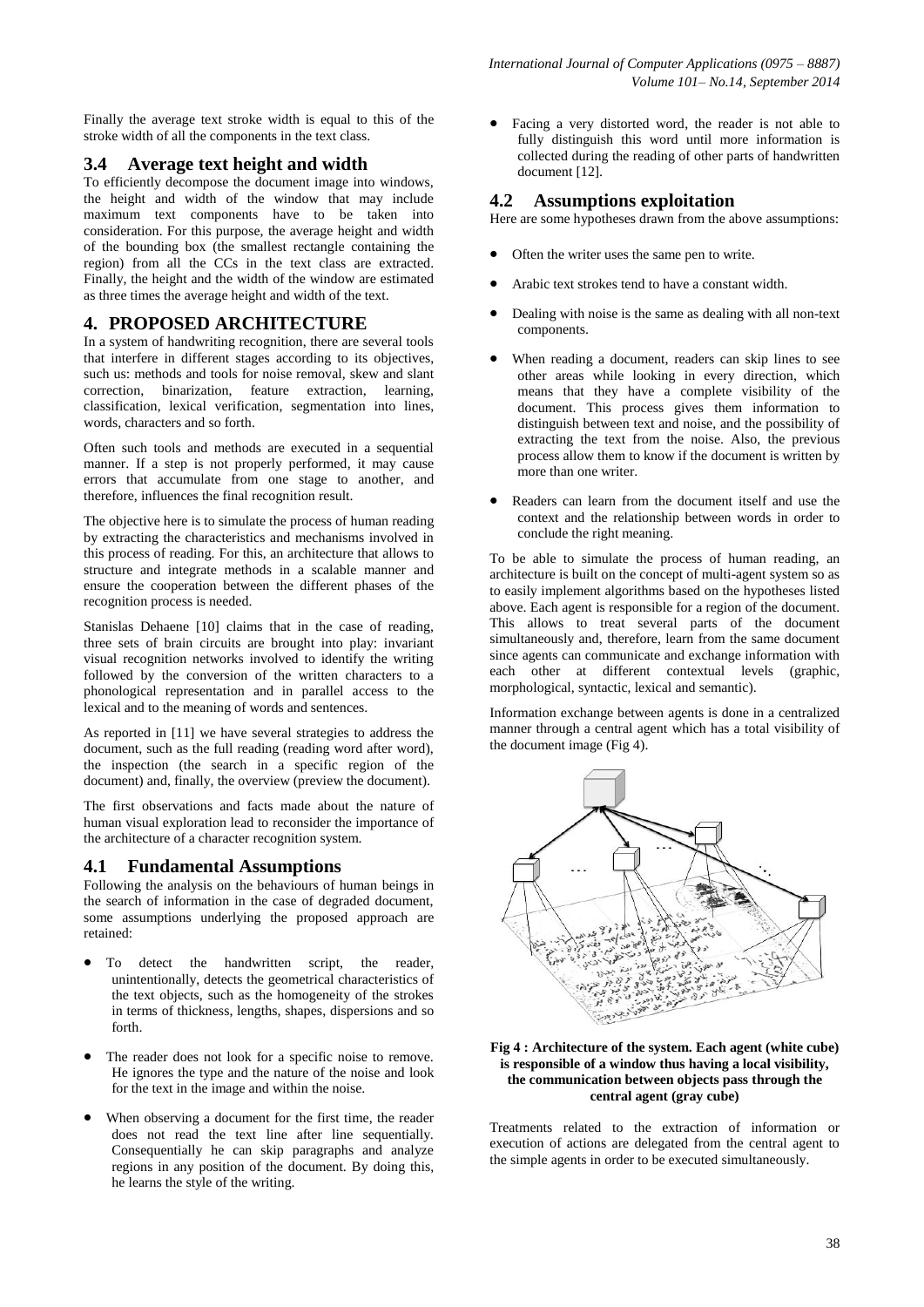Each agent reacts in its context (a specific region of the image) and contains a set of functions with the possibility to do and undo some actions according to evaluation metrics. it can store different states of its region in order to be able to switch between them, i.e. switch from the binary image to a greyscale image in order to extract other information, and ensure maximum quality.

In the case of the presence of noise that degrades the quality of a word or character, agents can exchange information on the normal form of the characters. In order to look for the resemblance with degraded characters, these agents also can identify if there is more than one writer and ,also, objects that cannot be produced by a writer (do not respect the standards of the Arabic script). This process can be seen as a kind of supervised learning on the same document.

In the following, how to integrate the proposed method for text detection and noise removal in this architecture will be shown.

#### **4.3 Text detection and noise removal**

To imitate the overview of the document in order to look for text regions, the central agent concludes the average text height and width and the average text stroke width from the binary image and use them to decompose it into windows of fixed widths and heights and links agent to each region.

The first thing to do is to classify the content of the regions based on geometrical features, such as the percentage of intersections.

Three types of components based on the nature of intersections discussed above are distinguished:

- Text components having a percentage of text pixels exceed 50%.
- Diacritics components having a percentage of isolated pixels exceed 50%.
- Noisy components having a percentage of intersections pixels exceed 50%.

Before starting the classification of the components, the text stroke width information is used to remove the isolated components representing salt and pepper noise without touching the diacritics. Therefore, all the CC having areas less than three times of the text stroke width are suppressed. The idea behind this is that a perfect diacritic will be a filled circle with diameter equal to text stroke width, and thus having an area greater or equal to four time text stroke width (Fig 5).



**Fig 5 : Salt and pepper noise removal, (a) the original image, (b) the resulting image after noise removal**

During the classification a case where some misclassified components are encountered as text, but in reality represent noise, and this is, mainly, due to the fact that they are attached to the text components. So when counting the number of intersections, the number of text pixels dominates the number of intersections pixels. To solve this problem another detail to distinguish this type of noise is added in order to calculate the number of intersections of all the components and extract their maximum, which represent the maximum number of intersections in a word.

Thus, the misclassified text components are filtered out when they have a number of intersections greater than the maximum number of intersections that can be found in a word (Fig 6).



#### **Fig 6 : Noisy components suppression, (a) the original image, (b) detection of noisy components (filled in gray), (c) the output image after noise removal**

Another type of noise that may occur in the binary handwritten document is the stroke like pattern noise [3]. This latter looks like diacritics and dots (secondary components). This kind of noise can be suppressed using prior knowledge about their distances and positions.

In Arabic script diacritics are either located on above or below the baseline of the word. A smooth shift of their positions and distances to tolerate different handwriting styles. So, in order to distinguish between the real diacritics and the SPN, distances and positions from text components are used.

For each diacritic resulted from the classification done before (isolated pixels), the maximum between the height and the width is taken as the max-length. Then a vertical rectangle is drawn, which is centered on the diacritic and having width equal to twice the max-length, and height equal to six times the max-length. Then the content of that rectangle is verified to see if it contains portions of text components. If so, it is classified as diacritic belonging to the text. In the opposite case, it is removed (Fig 7).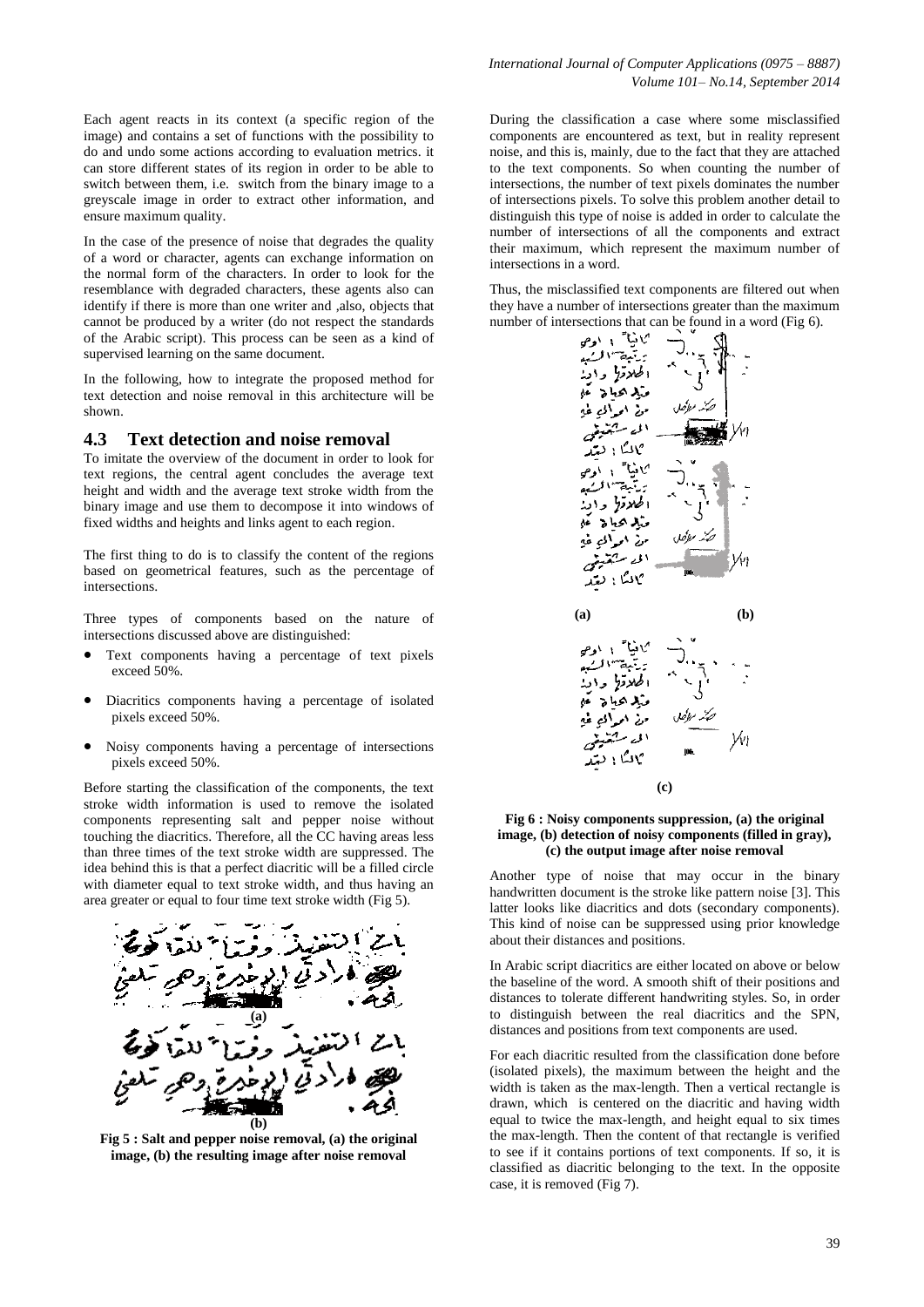

**(a)**



**Fig 7 : Extraction of diacritics, (a) the original image, the rectangles filled in gray represent real dots and diacritics, the empty rectangles represent the SPN to be removed, (b) the resulting image after noise removal**

All these methods are incorporated in each agent. The central agent is the one which gives the orders to the other agents to execute each algorithm simultaneously.

#### **5. EXPERIMENTAL RESULTS**

Several tests, using different kinds of noisy handwritten Arabic binary documents are conducted. to illustrate this, here below are the images of the testament of the president Fouad Chehab<sup>1</sup> used for the demonstration and evaluation of the same image degraded manually.



**Fig 8 : Examples of noisy handwritten documents**

**.** 

The problem encountered is the lack of a common datasets to compare results between them. In each work found in the literature, the authors build their own data in order to evaluate the algorithms proposed. Such datasets containing noisy images of handwritten documents with their ground-truth are needed in order to further this field.

Here the ground-truth are done manually to remove the noisy pixels. Pixel-based evaluations are performed in order to assess the accuracy of the approach. Therefore, precision, recall, and deleted text are calculated using the following metrics :



Precision, recall and deleted text accuracy are of 98%, 93% and 0.5% respectively. The result of the sample document is shown in (Fig 9). Comparative evaluation with existing methods of common dataset will be part of our future work.



**(a)**

<sup>1</sup> http://www.fouadchehab.com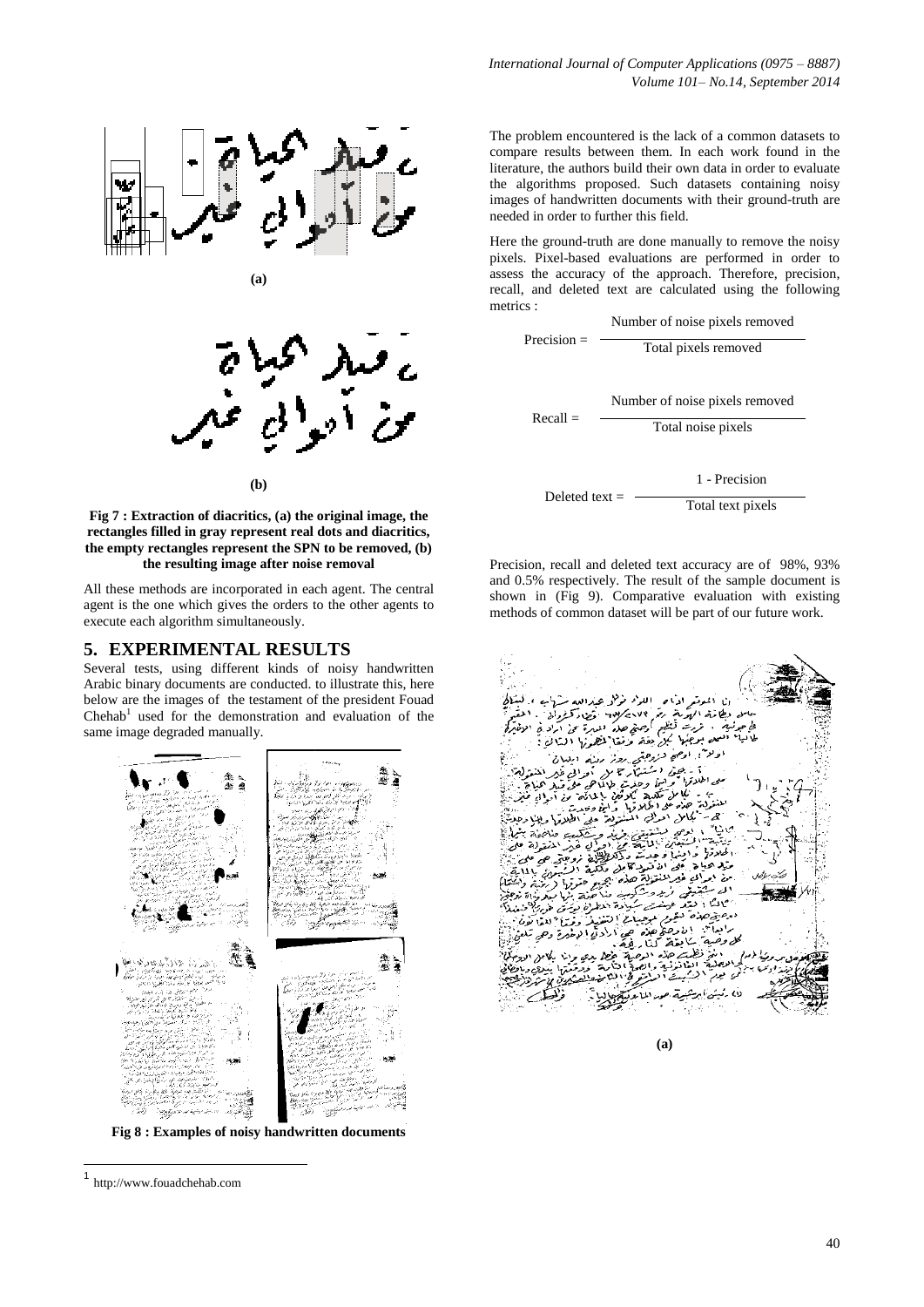

**(b)**





**Fig 9 : Result of the text detection and noise removal algorithm, (a) the original noisy image, (b) the groundtruth image, (c) the resulting image**

## **6. CONCLUSION**

In this paper, an architecture was proposed for binary handwritten document processing, especially, for text detection and noise removal by analyzing the characteristics of the Arabic script, intersections found in this work give us a set of good features to distinguish between text and noise.

The method suggested here differs from previous approaches in that it does not look for a type and nature of noise to remove, but detect and extract text regardless of its direction from degraded document. Also it does not require a training stage to estimate its parameters. It means that it extracts the features and learn their parameters directly from the document itself.

The advantage of this approach compared to traditional ones is that it could integrate all stages of the characters recognition process in a cooperative way to overcome the problems related to the loss of information in sequential approach. More explicitly, instead of executing the methods in a sequential manner on all the image, agents treat each area of the document and cooperate to improve the recognition rate.

To imitate the mechanisms involved in the reading process, the proposed architecture allows us to improve the simple agents making them to interact and cooperate in an autonomous way at different contextual levels (graphical, morphological, syntactical, lexical, and even semantically) to maximize the recognition accuracy.

In the future improvement of the system by adding more features, such as the analysis of dispersion of the intersections is expected as well as completion of the proposed architecture by allowing the agents to integrate other stages of characters recognition process, such as segmentation and recognition.

## **7. REFERENCES**

- [1] Farahmand, A., Sarrafzadeh, A., & Shanbehzadeh, J. (2013). Document Image Noises and Removal Methods. In Proceedings of the International MultiConference of Engineers and Computer Scientists (Vol. 1)
- [2] Haji, M., Bui, T. D., & Suen, C. Y. (2012). Removal of noise patterns in handwritten images using expectation maximization and fuzzy inference systems. Pattern Recognition, 45(12), 4237-4249
- [3] Agrawal, M., & Doermann, D. (2011, September). Stroke-like pattern noise removal in binary document images. In Document Analysis and Recognition (ICDAR), 2011 International Conference on (pp. 17-21). IEEE
- [4] Agrawal, M., & Doermann, D. (2013). Clutter noise removal in binary document images. International Journal on Document Analysis and Recognition (IJDAR),16(4), 351-369
- [5] Shi, Z., Setlur, S., & Govindaraju, V. (2011, September). Image enhancement for degraded binary document images. In Document Analysis and Recognition (ICDAR), 2011 International Conference on (pp. 895- 899). IEEE
- [6] Bahaghighat, M. K., & Mohammadi, J. (2012). Novel Approach for Baseline Detection and Text Line Segmentation. International Journal of Computer Applications, 51(2)
- [7] MacQueen, J. (1967, June). Some methods for classification and analysis of multivariate observations.